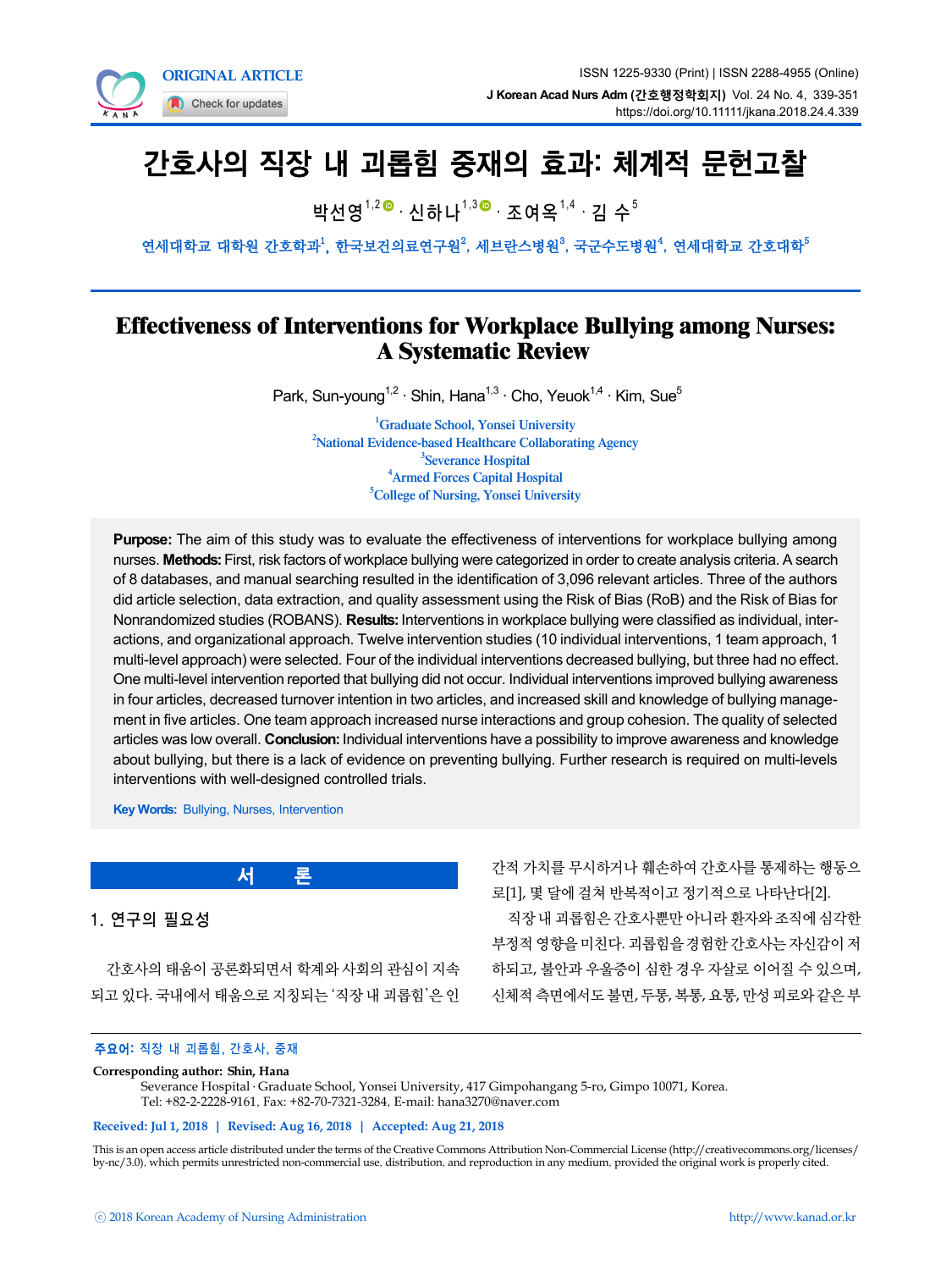정적인 영향으로[3,4] 소진과 이직 의도가 증가하는 결과를 낳 게 된다[5]. 간호사의 소진과 이직은 의료기관의 재정적 부담 을 증가시켜 기관의 발전을 저해하는 요인으로 작용한다[6]. Johnston 등[7]은 직장 내 괴롭힘을 경험하는 근로자 한 명당 3,000만원~1억 원의 손실이 발생함을 보고하였는데, 이로 인 한 총 연간 손실액은 1,854억 원에 이른다[8]. 직장 내 괴롭힘이 발생하면 낙상이나 투약오류가 증가하여 환자 안전에도 부정 적인 영향을 주므로[9,10], 간호사의 직장 내 괴롭힘을 예방하 고 대처 전략을 세우는 것이 중요하다.

간호사는 다른 직종보다 직장 내 괴롭힘에 더 많이 노출되어 있는데, 간호사는 제조업 직군보다 31~36.4%[8], 의료기관 내 의 다른 직종보다 9% 더 높은 비율로 직장 내 괴롭힘을 경험하 는 것으로 보고되었다[11]. 이는 인계를 주고받고, 동 시간대 여러 간호사가 함께 근무하여 사이에 갈등이 발생할 가능성이 크고[4] 위계적인 조직문화로부터 기인했을 가능성이 있다[9]. 국내의 경우 11.2~23%의 간호사가 직장 내 괴롭힘을 경험하고 있음을 보고되었는데[12], 괴롭힘 현상은 문화와 지역별로 차 이가 있어 간호사 간 직장 내 괴롭힘 발생률은 북유럽과 미국의 경우 5~96%, 호주 50~57%, 터키에서는 86.5%로 다양하게 보 고되었다[4,13].

직장 내 괴롭힘은 개인의 성향과 업무환경, 조직 문화 등 여러 조건 속에서 발생하는 복잡한 현상으로[3,14], 불량한 업무 환경, 리더십의 부족, 피해자의 사회적 위치, 부서 내 낮 은 수준의 도덕적 규범과 같은 조직적 요인이 개인적 요인보다 크게 작용하는 것으로 알려져 있다[9,14]. 이에 미국 간호사 협회 (American Nurses Association)에서는 2001년 간호사들의 권 리를 옹호하기 위한 지침을 제시하였으며, 미국 내 병원들의 경 우 직장 내 괴롭힘을 예방하기 위해 무관용 원칙(zero-tolerance strategies), 멘토링, 코칭, 관리 프로그램과 같은 조직적 차원에 서 관리를 시행하고 있다[15].

간호사 간 직장 내 괴롭힘을 예방하기 위하여 Griffin [13] 이 신규간호사를 대상으로 괴롭힘 상황에서의 대처 방법에 대해 연습(rehearsal)하는 인지적 시연 프로그램(cognitive rehearsal program)을 시도하였고, 이후 신규간호사 대상의 전환 프로 그램, 자기주장 훈련, 교육 프로그램과 같은 여러 형태의 중재 프로그램이 시행되었다[16,17]. 최근 국내외에서는 간호사의 직장 내 괴롭힘에 대한 연구가 활발하게 진행되면서 예방과 중 재 전략에 대한 연구도 많이 시행되었으나, 일관적이고 명확한 해결책이 없는 실정이다[18]. 또한 간호사 간 직장 내 괴롭힘과 관련하여 발생률과 관련 요인에 대한 체계적 문헌고찰이 이루 어졌으나[12,14], 예방과 중재에 대해 체계적으로 평가된 연구 가 없었다. 따라서 본 연구에서는 간호사 간 직장 내 괴롭힘의 중재의 특성과 내용을 분석하고, 유효성을 평가하고자 한다.

## 2. 연구목적

본 연구의 목적은 간호사의 직장 내 괴롭힘에 대한 중재의 특성과 내용을 분석하고 유효성을 평가하는 것으로, 구체적인 목적은 다음과 같다.

- 간호사 간 직장 내 괴롭힘 관련 중재 프로그램의 일반적 특성을 분석한다.
- 간호사 간 직장 내 괴롭힘 관련 중재 프로그램의 내용을 분석한다.
- 간호사 간 직장 내 괴롭힘 관련 중재 프로그램의 유효성을 평가한다.

## **연구방법**

#### 1. 연구설계

본 연구는 간호사 간 직장 내 괴롭힘에 대한 중재의 특성과 내용을 분석하고, 유효성을 평가한 체계적 문헌고찰 연구이다. 연구 수행의 전 과정은 PRISMA (Preferred Reporting Items of Systematic Reviews and Meta Analysis)의 체계적 문헌고 찰 보고 지침[19]과 코크란 연합(Cochrane collaboration)의 중재법에 대한 체계적 문헌고찰 지침[20]에 따라 수행되었다. 문헌의 선택과 자료 추출에 이르는 연구의 전 과정은 3명의 연 구자에 의해 시행되었으며, 의견이 일치하지 않을 경우 논의를 거쳐 문헌의 선택 여부를 결정하였다.

## 2. 문헌 검색 전략

검색 전략을 선정하기 위하여 2018년 3월 10일 CINAHL 데 이터베이스에서 'nurse AND (bullying OR incivility OR violence)'의 키워드를 사용하여 간략검색을 시행하였다. 간략 검색 된 문헌 100편을 토대로 평가 질문(Population-Intervention-Comparison-Outcome, PICO)을 확인하고 검색어를 선정하 였으며 데이터베이스별로 제공되는 고급검색(advanced search) 기능을 고려하여 검색식을 설정하였다. MeSH나 EMTREE 와 같은 통제어를 이용한 검색 결과가 주요어(keyword)를 이 용한 검색 결과에 포함됨을 확인 하고 난 후, 주요어를 중심으 로 검색식을 선정하였다(Appendix 1).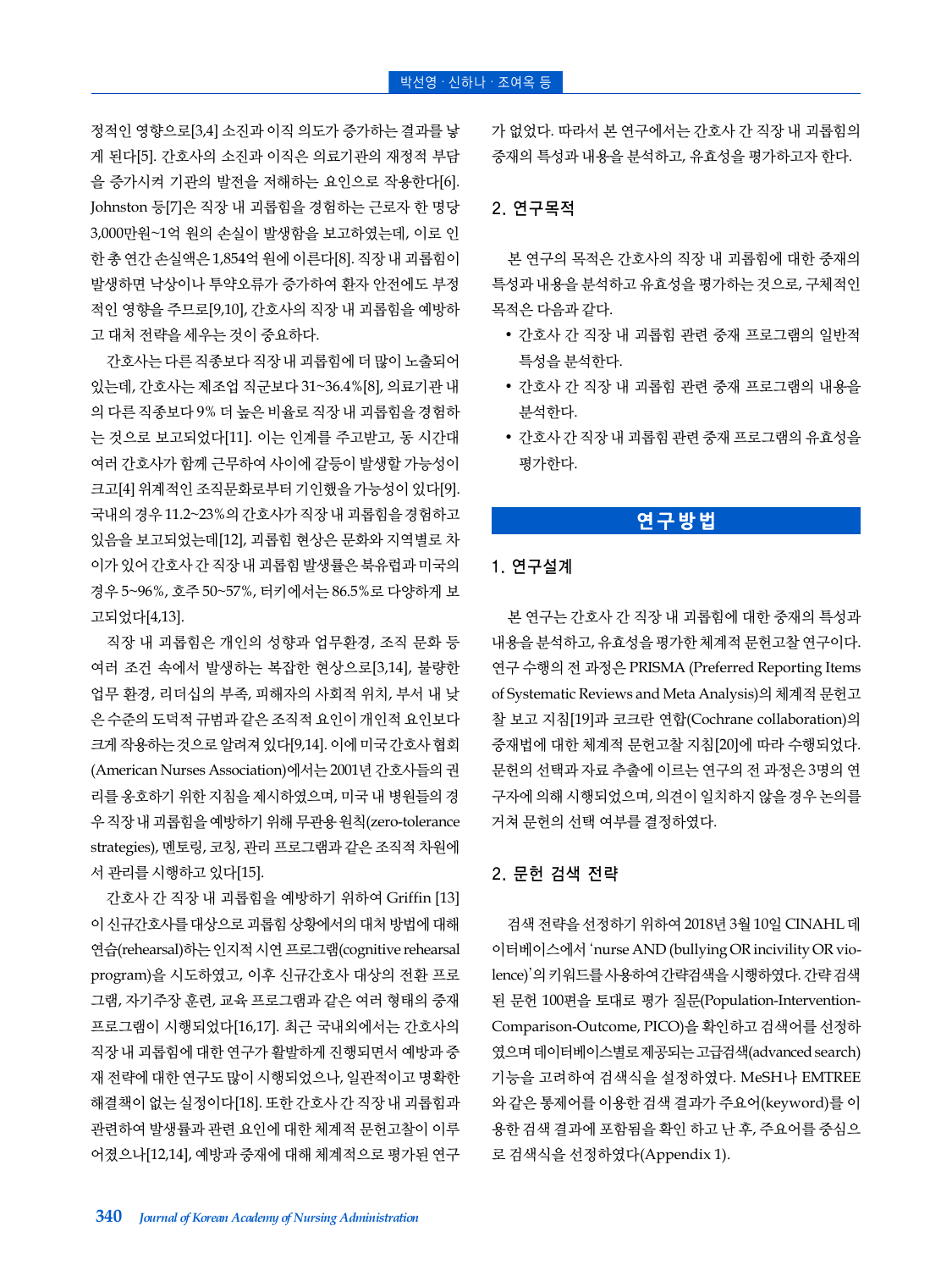국외 데이터베이스의 경우 'nurse'와 'bullying, incivility, workplace violence, lateral violence, vertical violence, horizontal violence'의 단어를 중심으로 검색식을 조합하였 고, 국내 데이터베이스는 '간호사 태움', '간호사 괴롭힘', '간호 사 무례함', '간호사 폭력'을 검색식으로 설정하여 검색하였다. 국외 데이터베이스는 COSI (core, standard, ideal) 모델[21] 에 근거하여 Ovid-MEDLINE, Ovid-EMBASE, Cochrane Library, CINAHL, PsycINFO를 이용하였고, 국내 데이터베 이스는 KoreaMed, 한국교육학술정보원(Research Information Sharing Service, RISS), 한국학술정보(Korean studies Information Service System, KISS)를 사용하였다. 확인된 문 헌의 참고문헌을 검토하는 수기 검색을 함께 시행하였다. 논문 게재 연도는 제한을 두지 않았으며, 평가 문헌을 선택하기 위 한 최종 검색은 2018년 5월 13일 수행되었다.

#### 3. 핵심 질문과 문헌 선택 기준

본 연구에서 핵심질문은 '간호사 간 직장 내 괴롭힘의 중재 효과'였다. 핵심질문의 구성요소(PICO)의 경우, 연구대상자 (population)는 '병원 간호사'였고, 중재법(intervention)은 '간호사의 직장 내 괴롭힘 중재', 대조군(comparison)은 '무중 재(non-intervention)'였다. 중재에 대한 유효성(outcome)의 지표는 '직장 내 괴롭힘 발생, 직장 내 괴롭힘 인식, 이직 의도와 직무 만족, 중재 관련 기술과 지식(자기주장, 지지 체계 접근성, 대인관계 능력)'이었다. 중재 프로그램의 현황과 결과를 포괄 적으로 확인하기 위하여 문헌 선택 시 연구유형을 제한하지 않 았다. 본 연구에서는 '간호사 사이의 직장 내 괴롭힘(수평적 폭 력, 무례함, 태움)에 관한 연구', '중재 프로그램, 예방, 정책, 제 도에 관한 연구', '중재의 유효성 결과를 보고한 연구', '한국어 또는 영어로 출판된 연구', '동료심사가 이루어진 연구'의 조건 을 모두 만족하는 경우 최종 평가에 선택하였다.

#### 4. 문헌 선택 과정

검색 결과 8개의 데이터베이스로부터 3,093편의 문헌이 검 색되었으며 수기검색으로 3편의 문헌이 추가되어, 총 3,096편 의 문헌이 확인되었다. 문헌 관리 프로그램(EndNote X7)과 수 작업으로 중복문헌을 제거하고, EndNote상에서 확인된 회색 문헌(conference abstract)을 배제한 후, 총 1,605편의 문헌을 대상으로 3명의 연구자가 제목과 초록을 검토하여 문헌의 선 택 여부를 검토하였다. 초록만으로 적절한 문헌인지 여부에 대

한 확인이 불가능한 경우 원문(full text)을 찾아 확인하였다. 총 1,575편의 문헌을 배제한 후, 30편의 원문을 검토하여 18편 의 문헌을 추가로 배제하였으며, 최종적으로 12편을 선택하였 다(Figure 1).

## 5. 문헌의 질 평가

선택 문헌에 대한 질 평가는, 무작위 대조군 실험연구에 대 해서는 코크란의 Risk of Bias (RoB)[22]를 사용하였고, 비무 작위 연구는 Risk of Bias for Nonrandomized Studies (Ro BANS) version 2.0을 이용하여 시행하였다[22]. 질 평가 결과 는 Revman 5.0 version (Cochrane Community, Oxford, UK)을 이용하여 제시하였다.

코크란의 RoB는 무작위 대조군 실험연구에 대한 질 평가 방 법으로써, 무작위 배정 순서의 적절성, 은폐의 적절성, 눈가림, 자료의 완결성, 선택적 결과 보고, 기타 타당도를 위협하는 잠 재적 위험의 7가지 영역을 평가한다. RoBANS는 국내에서 비 무작위 중재 연구를 평가하기 위하여 개발된 문헌 질 평가 도구 로, 대상군 선정, 교란변수, 중재측정, 결과 평가에 대한 눈가 림, 불완전한 자료, 선택적 결과 보고와 같이 총 6개 영역의 비 뚤림 위험을 평가할 수 있도록 구성되어 있고, 체크리스트 방 식과 영역평가 방식이 결합한 형식을 가지고 있다[22]. RoB와 RoBANS 도구의 각 영역은 비뚤림(bias) 위험이 '낮음', '높 음', '불명확'의 세 가지로 판정할 수 있다.

본 연구에서 비무작위 연구에 대한 질 평가의 판단 근거는, '대상군 선정' 영역의 경우 연구설계가 전향적이거나 대상자 모집이 연속적인 경우, '교란변수' 영역은 중재 프로그램 시행 후 변수의 재측정 기간이 2주 이상으로써 학습 효과에 대한 보 정이 이루어진 경우, '중재 측정' 영역은 타당도가 입증된 설문 지를 사용한 경우, '결과 평가에 대한 눈가림'은 연구자가 눈가 림을 시행했는지 여부가 보고된 경우, '불완전한 자료' 영역은 연구대상자의 탈락 이유가 균형이 있거나 응답률이 높은 경우, '선택적 결과 보고'는 연구 시행 전 제시된 변인에 대한 결과를 충분하게 보고한 경우, 높음으로 판정하였다[22]. 질 평가는 두 명의 연구자가 독립적으로 시행하였으며, 결과가 상이한 경우 논의하여 이견을 조정하였다.

#### 6. 자료분석

자료의 분석은 정성적 분석(qualitative analysis) 방법을 적 용하였으며, 메타분석은 선택문헌 별로 연구설계와 연구결과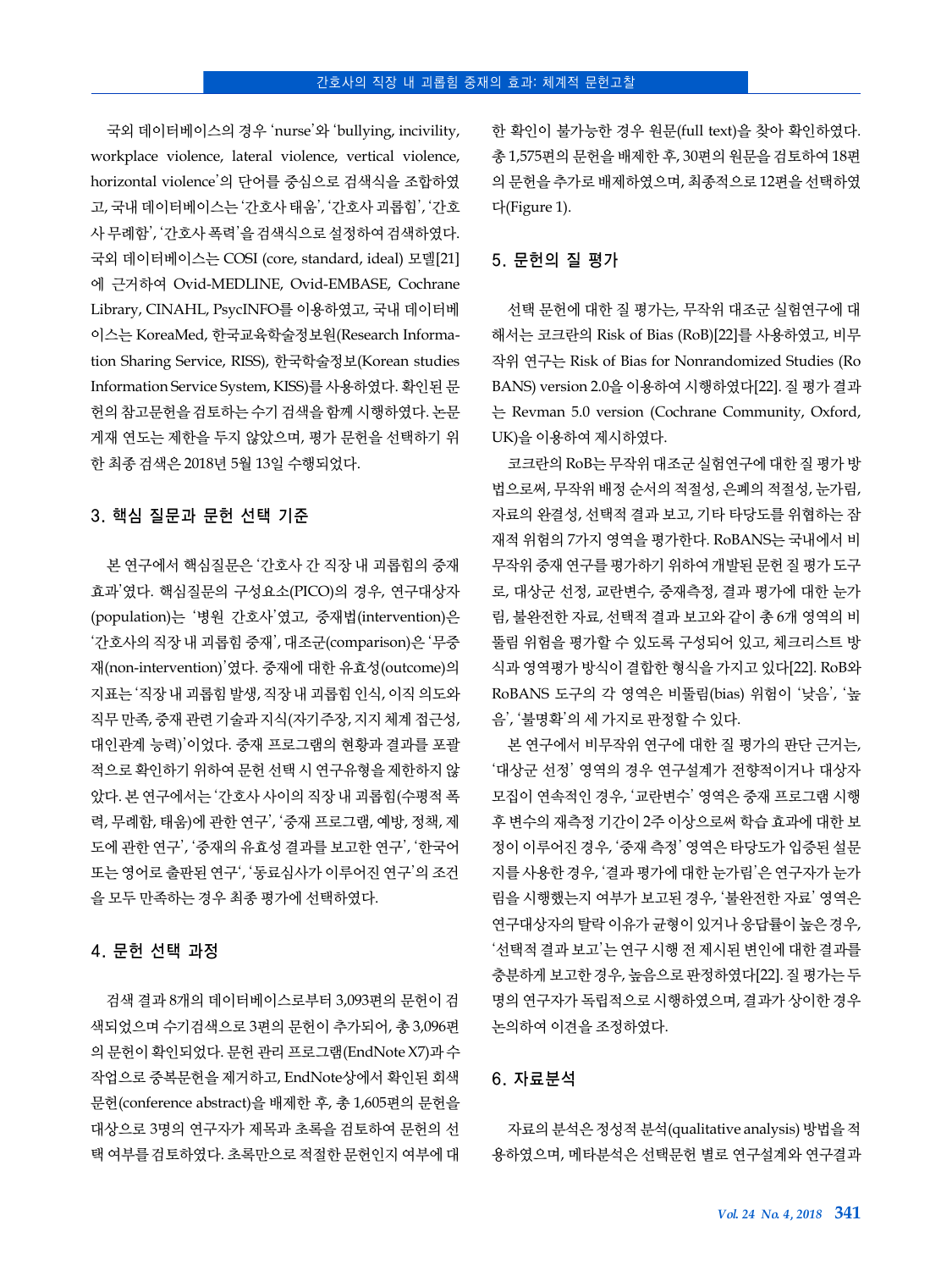#### 박선영 · 신하나 · 조여옥 등



**Figure 1.** PRISMA flow diagram for the literature search.

보고 방식이 이질적이고, 중재 프로그램이 다양하여 시행하지 않았다. 또한 중재의 이론적 타당성을 고찰하고 범주화하기 위 하여 분석틀을 개발하였다.

분석틀은 직장 내 괴롭힘 관련 선행연구[4,10,14,23-25]에서 보고된 발생 요인을 바탕으로, 개인적 요인, 상호작용 요인, 조 직적 요인으로 범주화하고, 발생 요인에 따라 중재 프로그램을 개인적 중재, 팀 중재, 조직적 중재로 분류하였다. 개인적 요인 에 대해 교육적 접근, 코칭 및 멘토링, 상담을 제공하면 개인적 중재로 분류하였고, 상호작용 요인에 대해서는 팀 빌딩, 의사 소통 증진, 갈등관리, 조정, 피드백, 주변인(bystander)에 대한 중재를 제공하면 팀 수준의 중재로 제시하였다. 조직적 요인에 대해서는 리더십 향상을 위한 관리자 훈련, 긍정적 조직 문화 형성, 의사소통 증진, 조직의 인식 변화, 조직의 직장 내 괴롭힘 에 대한 원칙 설정 등을 중재한 경우, 조직적 중재법으로 분류 하였다(Table 1).

자료 추출은 연구자 1명이 기본 서식을 먼저 작성한 다음 평 가자 간 논의를 거쳐 형식을 확정하였다. 연구수행 국가, 연구 대상, 연구설계, 추적 관찰 기간, 중재 기간 및 횟수, 괴롭힘에 해당하는 영문명, 연구결과로 나누어 자료를 추출하였다 (Table 2). 3명의 평가자가 독립적으로 자료를 추출 후, 연구자 1명이 원문을 검토하여 추출된 내용을 다시 점검하였다.

## **연구결과**

#### 1. 체계적 문헌고찰 대상 문헌의 일반적 특성

간호사 간 직장 내 괴롭힘에 대한 중재 프로그램의 평가에 선택된 문헌은 총 12편[13,16,17,26-34]으로, 총 연구참여자 수 는 1,226명이었다. 연구대상자는 선택된 문헌 9편(n=960, 75.0%)은 병원 간호사였고, 2편(n=270, 16.6%)은 신규 간호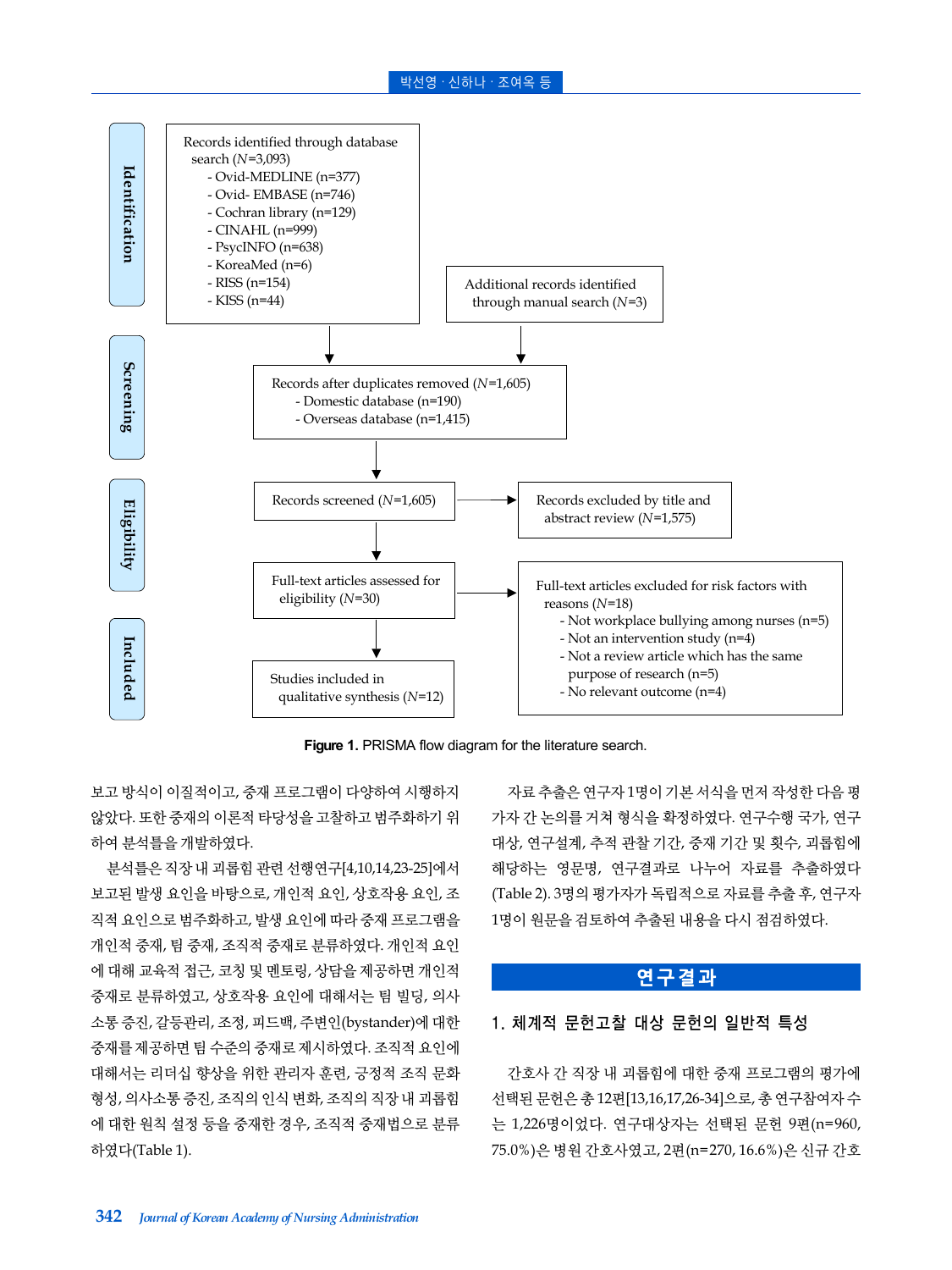#### 간호사의 직장 내 괴롭힘 중재의 효과: 체계적 문헌고찰

| Risk factor[4,10,14,23-25]                                                                                                                                                                                                                                                                                                                                                         | Intervention[24]                                                                                                                                                                                                    |
|------------------------------------------------------------------------------------------------------------------------------------------------------------------------------------------------------------------------------------------------------------------------------------------------------------------------------------------------------------------------------------|---------------------------------------------------------------------------------------------------------------------------------------------------------------------------------------------------------------------|
| Individual antecedents<br>Victim factor<br>Younger<br>Inexperienced<br>Less assertive<br>Low confidence<br>Low self-esteem<br>Perpetrator factor<br>Highly influential<br>Authoritarian personality<br>Abrasive personality<br>Takes on role of oppressor                                                                                                                          | Individual level<br>Training for individuals<br>Coaching and mentoring<br>Therapeutic approaches and Counselling for victim                                                                                         |
| Interaction antecedents<br>Social interaction<br>Interpersonal conflict<br>Imbalanced power<br>Inherent characteristic<br>Scapegoating process<br>Learning bullying<br>Oppressed group behavior<br>Norm violations<br>Distributive and procedural justice<br>Calculated bullying<br>Displaced aggression<br>Unresolved conflicts                                                   | Team level<br>Team-building and team training<br>Conflict management training<br>Mediation<br>Feedback from multisource<br>Bystander interventions<br>Communication and empowering                                  |
| Organizational, social antecedents<br>Negative culture and climate<br>Lack of disciplinary action<br>Organizational change<br>Poor leadership<br>Bad work organization and job content<br>Poor work environment<br>Stressful environment<br>Shortage of manpower<br>Role conflict<br>Lower work control<br>Job ambiguity<br>High demands around roles, tasks, and responsibilities | Organizational level<br>Work climate<br>Job design<br>Anti-bullying policy<br>Informal support<br>Organization's taking responsibility<br>Train managers<br>Code of conduct<br>Policy and legislation<br>Monitoring |

**Table 1.** Bullying Causes and Interventions against Bullying

사, 나머지 1편(8.3%)은 구체적인 대상자 수를 제시하지 않 았으나 병원 내 모든 간호사를 대상으로 시행한 문헌이었다 (Table 2).

50명 미만인 논문이 8편(10~40명, 66.6%), 50명 이상 100명 미만 논문이 1편(59명, 8.3%), 100명 이상 논문이 2편(각각 245, 730명, 16.6%)이었으며, 1편은 연구참여자 수를 보고하지 않은 문헌이었다. 연구설계별로는 무작위 대조군 실험연구가 1편(8.3%), 서술적 조사연구가 2편(16.6%), 유사실험연구 전 후설계가 7편(58.3%), 유사실험연구 사후 설계가 2편(16.6%) 이었다. 선택된 문헌 중 3편(25.0%)은 2010년 이전에, 나머지 9 편(75%)은 2010년 이후에 출판된 문헌으로, 2010년 후 중재 연 구가 많이 수행되었다. 지역별로는 미국에서 연구된 논문이 8편(66.6%)으로 가장 많았으며, 나머지는 한국, 영국, 터키, 캐나다에서 각각 1편(8.3%)씩 출판되었다. 직장 내 괴롭힘에 해당하는 용어는 수평적 폭력(lateral violence, 5편), 괴롭힘 (bullying, 4편), 무례함(incivility, 1편), 괴롭힘과 직장 내 폭 력(bullying/ harassment, 1편), 집단 따돌림(mobbing, 1편) 이었다(Table 2).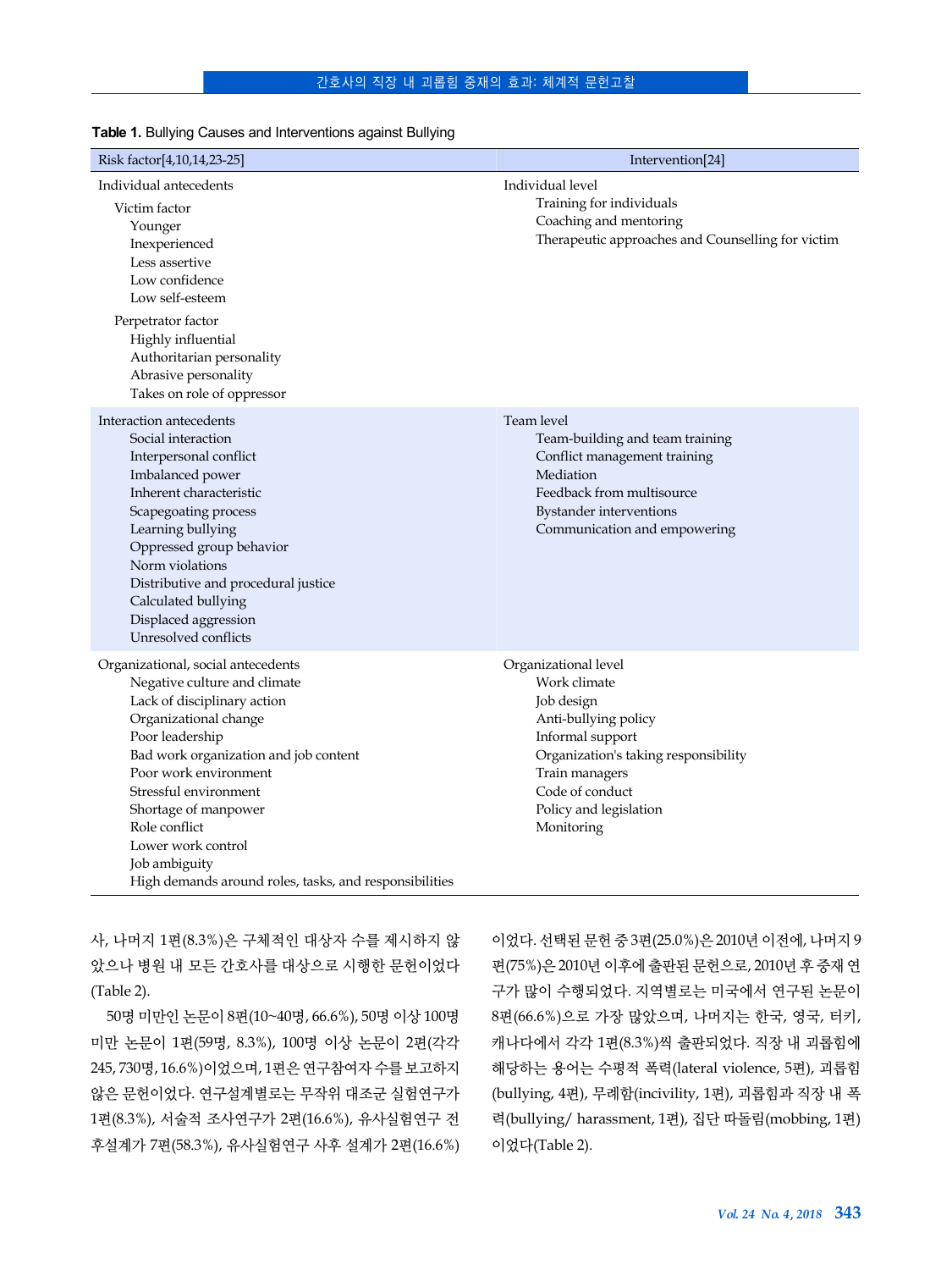| Findings                          | Interpersonal relationships increased<br>No effect on symptom experience<br>No effect on bullying prevalence<br>Turnover intention decreased | As the level of assertiveness increased,<br>the risk of mobbing decreased<br>Assertiveness score increased<br>Mobbing score decreased | Ability to access support when needed<br>No effect on bullying prevalence<br>· Transition score increased<br>increased | Awareness of incivility increased<br>No effect on civility score | Awareness of bullying increased<br>Respond rate to bullying is low<br>· Bullying decreased | Ability to problem-solve through direct<br>Perception that workplace as respectful<br>Turnover and vacancy rates decreased<br>· Verbal abuse decreased<br>conversation increased<br>and safe increased | Bullying frequency and intensity increased<br>· Effective to identify negative behaviors<br>· Experience of bullying decreased<br>Medical error rates increased<br>No effect on job satisfaction | Bullying prevalence decreased<br>Turnover rate decreased                       | · Knowledge of bullying management increased<br>Awareness of bullying behaviors increased | Nurse interaction scores increased<br>· Group cohesion score increased | Capacity to identify causes of bullying<br>No effect on bullying prevalence<br>increased | · Bullying prevalence is 96.1% for units, 46%<br>· High respond rate to lateral violence<br>for individual experience |
|-----------------------------------|----------------------------------------------------------------------------------------------------------------------------------------------|---------------------------------------------------------------------------------------------------------------------------------------|------------------------------------------------------------------------------------------------------------------------|------------------------------------------------------------------|--------------------------------------------------------------------------------------------|--------------------------------------------------------------------------------------------------------------------------------------------------------------------------------------------------------|--------------------------------------------------------------------------------------------------------------------------------------------------------------------------------------------------|--------------------------------------------------------------------------------|-------------------------------------------------------------------------------------------|------------------------------------------------------------------------|------------------------------------------------------------------------------------------|-----------------------------------------------------------------------------------------------------------------------|
| Construction                      | · Bullying                                                                                                                                   | ·Mobbing                                                                                                                              | harassment<br>·Bullying/                                                                                               | · Incivility                                                     | · Bullying                                                                                 | violence<br>·Lateral                                                                                                                                                                                   | · Bullying                                                                                                                                                                                       | violence<br>·Lateral                                                           | · Bullying                                                                                | violence<br>·Lateral                                                   | violence<br>Lateral                                                                      | violence<br>· Lateral                                                                                                 |
| duration, session<br>Intervention | 10 sessions<br>20 hours                                                                                                                      | $2 - 2.5$ hours for<br>each session<br>8 sessions                                                                                     | $4\neg$ 7.5 hours for<br>with a mentor<br>each pairing<br>$1 - 6$ days<br>Education                                    | $1 \, \rm{hour}$                                                 | 2 hours                                                                                    | $1 \sim 1.5$ hours                                                                                                                                                                                     |                                                                                                                                                                                                  | Not reported                                                                   | 2 hours                                                                                   | 2 hours                                                                | 1.5 hours                                                                                | general nursing<br>First week of<br>orientation<br>2hours                                                             |
| Intervention/comparator           | Intervention: cognitive<br>rehearsal program<br>Non-intervention<br>Comparator:                                                              | Assertiveness training                                                                                                                | transition phase program<br>non-intervention<br>Intervention:<br>Comparator:                                           | Incivility education<br>program                                  | Cognitive rehearsal<br>program                                                             | · Educational program                                                                                                                                                                                  | · Educational program                                                                                                                                                                            | Education for staff nurses<br>Use of a code of conduct<br>· Improve leadership | Cognitive rehearsal<br>program                                                            | $Tean-buiding$<br>intervention                                         | Cognitive rehearsal<br>program                                                           | Cognitive rehearsal<br>program                                                                                        |
| Follow-up<br>(week)               | 4                                                                                                                                            | 24                                                                                                                                    | 1 year<br>or d <sub>D</sub>                                                                                            | 3                                                                | 24                                                                                         | month<br>$\frac{8}{1}$                                                                                                                                                                                 | $\frac{6}{2}$                                                                                                                                                                                    | reported<br><b>Z</b>                                                           | reported<br><b>Not</b>                                                                    | reported<br><b>Z</b>                                                   | $\overline{c}$                                                                           | 24                                                                                                                    |
| Study design                      | controlled trial<br>Randomized                                                                                                               | Quasi-experimental<br>pre-post test design                                                                                            | non-experimental<br>Descriptive,                                                                                       | Quasi-experimental<br>pre-post test design                       | Quasi-experimental<br>post test design                                                     | pre-post test design<br>Quasi-experimental                                                                                                                                                             | Quasi-experimental<br>pre-post test design                                                                                                                                                       | non-experimental<br>Descriptive,<br>design                                     | pre-post test design<br>Quasi-experimental                                                | pre-post test design<br>Quasi-experimental                             | Quasi-experimental<br>pre-post test design                                               | Quasi-experimental More than<br>post test design                                                                      |
| Population                        | intervention group,<br>comparator group<br>20 nurses in<br>$20$ nurses in                                                                    | .30 nurses who<br>experienced<br>mobbing                                                                                              | number unknown)<br>comparator nurse<br>.245 new nurse<br>(intervention,                                                | 26 nurses before the<br>intervention and 21<br>post intervention | $\cdot 10$ nurses                                                                          | .730 nurses before the<br>intervention and 485<br>post intervention                                                                                                                                    | $.16$ nurses                                                                                                                                                                                     | All nurses in a center                                                         | $\cdot 20$ nurses                                                                         | 59 nurses before the<br>intervention and 45<br>post intervention       | - 29 nurses before the<br>intervention and 25<br>post intervention                       | $\cdot$ 26 new nurses                                                                                                 |
| Country                           | Korea                                                                                                                                        | Turkey                                                                                                                                | Canada                                                                                                                 | USA                                                              | <b>USA</b>                                                                                 | USA                                                                                                                                                                                                    | USA                                                                                                                                                                                              | ŬК                                                                             | <b>USA</b>                                                                                | USA                                                                    | USA                                                                                      | USA                                                                                                                   |
| Publication<br>year               | 2017                                                                                                                                         | 2015                                                                                                                                  | 2014                                                                                                                   | 2014                                                             | 2013                                                                                       | 2012                                                                                                                                                                                                   | 2012                                                                                                                                                                                             | 2011                                                                           | 2011                                                                                      | 2009                                                                   | 2008                                                                                     | 2004                                                                                                                  |
| Author(s)                         | Kang et al                                                                                                                                   | Karakas &<br>Okanli                                                                                                                   | Rush et al.                                                                                                            | Nikstaitis &<br>Simko                                            | Stagg et al.                                                                               | Ceravolo<br>et al.                                                                                                                                                                                     | Chipps &<br>McRury                                                                                                                                                                               | Dimarino                                                                       | Stagg et al.                                                                              | Barrett et al                                                          | Dahlby et al.                                                                            | Griffin &<br>Martha                                                                                                   |

Table 2. Characteristics of Selected Studies **Table 2.** Characteristics of Selected Studies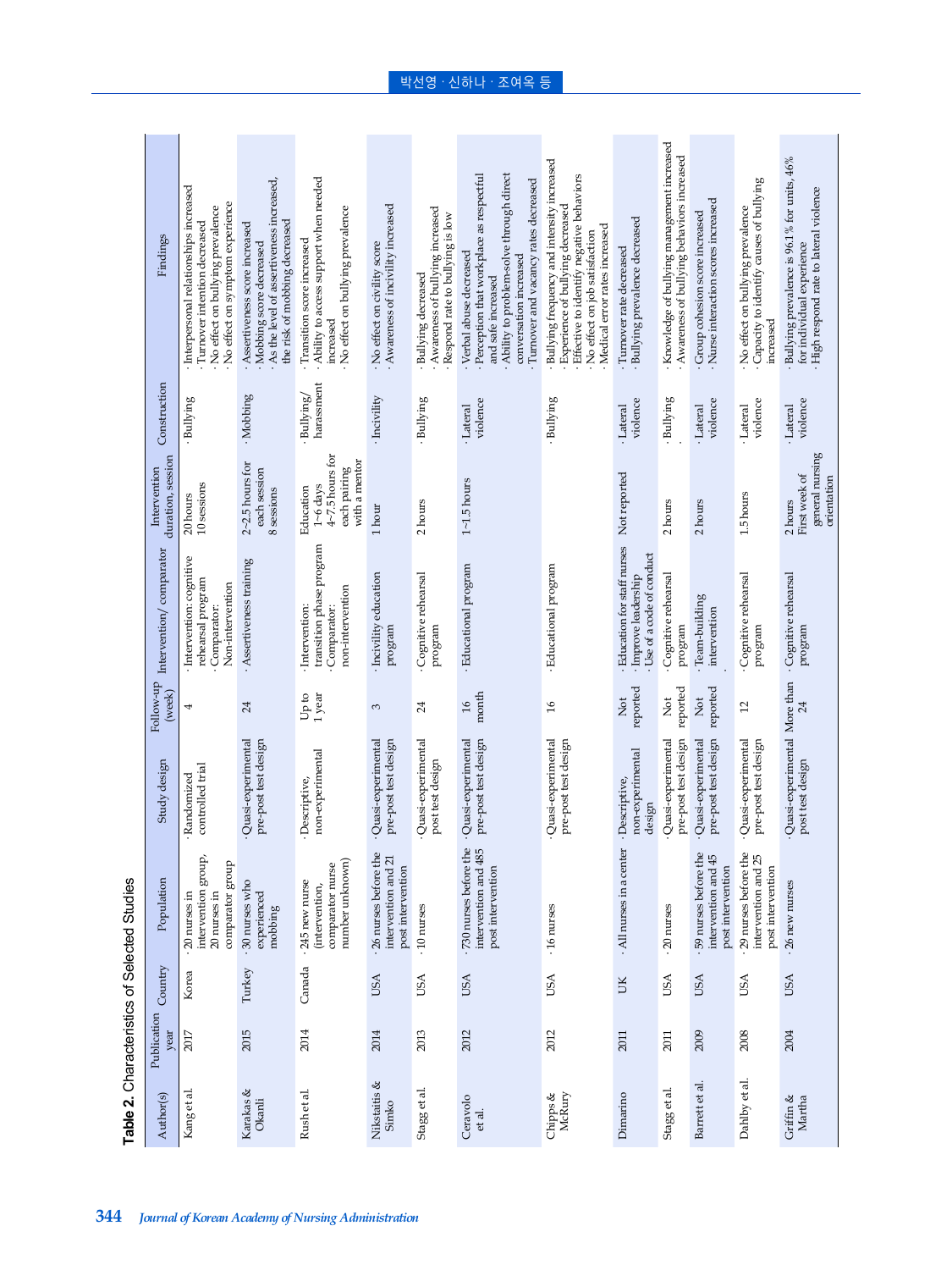## 2. 문헌의 질 평가 결과

문헌의 질 평가 결과, 무작위 대조군 실험연구 1편[26]은 무 작위 배정 순서 생성, 배정 순서의 은폐, 자료의 완결성, 선택적 결과 보고의 4가지 영역에서 비뚤림 가능성이 낮았으며, 연구 참여자와 연구자에 대한 눈가림, 결과 평가에 대한 눈가림 영 역은 불명확한 것으로 평가되었다.

비무작위 연구 11편[13,16,17,27-34] 중 8편(72.7%)은 전향 적 연구로, 학습효과에 대한 교란변수를 보정할 수 있도록 충분 한 추적관찰 기간을 보고한 연구가 7편(63.6%)으로 보고되어 전체적으로 선택 비뚤림은 낮은 것으로 평가되었다. 타당도가 입증된 설문지를 사용한 문헌은 3편(27.3%)으로 적어 전체적 으로 실행 비뚤림의 위험이 있었으며, 응답률이 낮거나 탈락률 에 대해 확실하게 보고하지 않은 문헌이 8편(66.7%)으로 탈락 비뚤림 가능성이 높게 평가되었다. 선택적 결과를 보고한 위험 이 높거나 보고하지 않은 경우가 6편(54.5%)으로 보고 비뚤림 의 가능성이 있었으며, 연구결과에 대한 연구자의 눈가림 여부 에 대해 보고된 문헌이 없어 결과 확인 비뚤림에 대한 위험은 평가할 수 없었다. 따라서 전반적으로 평가에 선택된 문헌은 비뚤림의 위험이 있었다(Figure 2).

## 3. 간호사 간 직장 내 괴롭힘 중재의 내용

선택된 문헌 중 피해자의 대처능력을 향상시키기 위한 프로 그램은 1편[16]이었으며 나머지 11편의 연구는 괴롭힘을 예방 하기 위한 프로그램이었다. 중재의 수준을 분석한 결과, 개인 적 중재가 10편(83.3%)으로 대다수를 차지하였고, 이중 인지 적 시연 프로그램이 5편[13,26,28,32,34], 교육 프로그램 3편 [27,29,30], 자기 주장훈련 1편[16], 전환 프로그램 1편[17]이 보고되었다. 팀 중재[33]와 다수준(multi-level)적 중재 연구 [31]가 1편(8.3%)에서 시행되었다. 다수준적 중재는 간호사 교 육뿐 아니라 조직 내 원칙을 세우고 관리자들의 리더십 향상을 위한 전략을 시행한 연구였다. 조직적 중재만을 보고한 연구는 없었다(Table 2).

중재 빈도는 1회인 경우가 8편(66.6%), 10회 1편(8.3%), 1~6 회 1편(8.3%), 중재 빈도에 대해 보고하지 않은 문헌이 2편 (16.7%)이었다. 중재 시간은 1~2.5시간 동안 제공한 문헌이 8 편(66.6%)으로 가장 많았고, 20시간 1편, 1~6일간 각 4~7.5시 간으로 중재를 제공하여 대상자별로 중재 시간이 다른 문헌이 1편, 중재 시간에 대해 보고하지 않은 문헌이 2편이었다.

중재 내용은 괴롭힘 발생 요인에 따라 총 5개의 범주(피해자

|                   | SP | $\mathsf{C}$ | M | B  | T | <b>SR</b> |
|-------------------|----|--------------|---|----|---|-----------|
| Barrett 2009      | ÷  | ٠            | ٠ | ?  | ٠ | ?         |
| Ceravolo 2012     | ٠  |              | ? | ?  |   | ٠         |
| Chipp 2012        | ٠  | Ŧ            |   | ?  | ÷ | ٠         |
| Dahlby 2008       | ٠  | ٠            |   | Ĩ, |   | ٠         |
| Dimarino 2011     | ٠  | ?            |   | ?  | ? |           |
| Griffin 2004      | ?  | ٠            |   | ?  | 7 | ?         |
| Karakas 2015      | Ŧ  | ٠            | ٠ | Ĩ, | Ŧ | ÷         |
| Nikstaitis 2014   | ٠  | ٠            | ٠ | Ĩ, | 7 | ?         |
| <b>Rush 2014</b>  |    | ?            |   | ?  |   | ٠         |
| Stagg 2011        | ÷  | ?            | ? | ?  |   | ?         |
| <b>Stagg 2013</b> |    |              |   | ?  | ? | ٠         |

<sup>(+)=</sup>High; (-)=Low; (?)=Unclear.

S=Selection of participants; C=Confounding variables; M=Measurement of exposure; B=Blinding of the outcome assessments; I=Incomplete outcome data; S=Selective outcome reporting.

#### **Figure 2.** Risk of bias graph for non-randomized controlled studies.

-가해자 요인, 피해자 요인, 가해자 요인, 상호작용 요인, 조직 적 요인)로 구분하여 분석하였다. 직장 내 괴롭힘의 인식을 향 상시키기 위해 괴롭힘의 원인, 행동, 결과를 교육한 문헌은 11 편(91.7%), 피해자의 대처기술을 증진하기 위한 교육은 5편 (41.7%)에서 시행되었으며, 가해자 요인을 예방하기 위한 전 문가적 행동을 제시하고 격려하는 문헌은 3편(25.0%)이었다. 긍정적 상호작용을 증진할 수 있도록 의사소통 기술을 교육하 거나, 괴롭힘 예방전략, 역할 갈등을 줄이는 방법 등에 대한 교 육은 8편(66.7%), 괴롭힘 목격 시 대처 방법에 대한 교육은 1편 (8.3%), 조직에서 무관용 원칙을 세워서 간호사들에게 제시한 문헌은 2편(16.7%)이었다. 중재 내용을 보고하지 않은 1편을 제외한, 총 11편의 문헌에 대해 분석한 결과는 Table 3에 제시 하였다.

#### 4. 간호사 간 직장 내 괴롭힘에 대한 중재의 유효성

간호사 간 직장 내 괴롭힘에 대한 중재의 유효성은 문헌별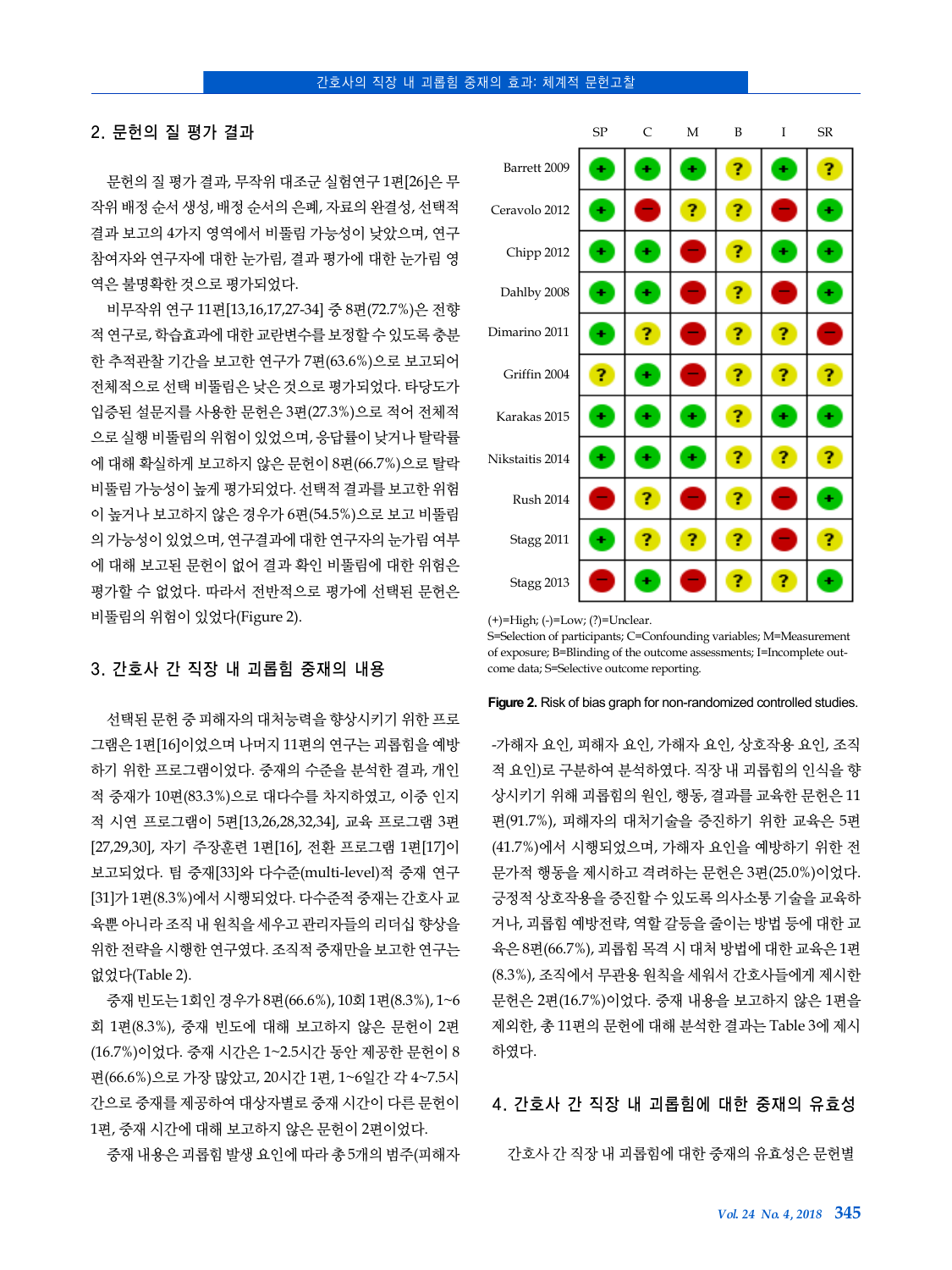|                           | Table 3. Contents of Interventions   |                                                            |                             |                     |                     |                   |                    |                                   |                                 |                               |                         |                                |                            |                             |
|---------------------------|--------------------------------------|------------------------------------------------------------|-----------------------------|---------------------|---------------------|-------------------|--------------------|-----------------------------------|---------------------------------|-------------------------------|-------------------------|--------------------------------|----------------------------|-----------------------------|
|                           | Purpose of                           |                                                            |                             |                     |                     |                   |                    | Individual level intervention     |                                 |                               |                         |                                | intervention<br>Team level | intervention<br>Multi level |
| Risk factor               | intervention                         | Content                                                    | $\mathrm{Kang}^\ast$ (2017) | $Stagg^*$<br>(2013) | $Stagg^*$<br>(2011) | Dahlby*<br>(2008) | Griffin*<br>(2004) | Nikstaitis <sup>1</sup><br>(2014) | Ceravolo <sup>†</sup><br>(2012) | Chipps <sup>†</sup><br>(2012) | g.<br>Karakas<br>(2015) | $\mathrm{Rush}^{\S}$<br>(2014) | Barrett<br>(2009)          | Dimarino<br>(2011)          |
| perpetrator<br>Victim,    | Raise awareness<br>about bullying    | Theoretical concepts,<br>causes of bullying                |                             | $\triangleright$    | ⋗                   |                   | $\triangleright$   |                                   |                                 | ⋗                             |                         |                                | $\triangleright$           |                             |
| factors                   |                                      | Common bullying<br>behaviors                               | $\triangleright$            | $\triangleright$    | $\triangleright$    | $\triangleright$  | $\triangleright$   | $\triangleright$                  | $\triangleright$                | $\triangleright$              | $\triangleright$        |                                |                            | $\triangleright$            |
|                           |                                      | Consequences of<br>bullying                                |                             | $\triangleright$    | $\geq$              |                   | $\triangleright$   | $\geq$                            | $\triangleright$                | $\triangleright$              |                         |                                |                            | $\,>$                       |
| Victim                    | Improve skills                       | Responses to bullying                                      | $\geq$                      | $\,>$               | $\,>$               | $\triangleright$  |                    |                                   |                                 |                               |                         |                                |                            | $\,>$                       |
| factors                   | $\rm{bulying}$<br>against            | negative feelings<br>positive and<br>Expression of         |                             |                     |                     |                   |                    |                                   |                                 |                               | $\triangleright$        |                                |                            |                             |
| Perpetrator<br>factors    | Recommended<br>behaviors             | Professional<br>behaviors                                  |                             | $\geq$              | ⋗                   |                   |                    |                                   |                                 |                               |                         |                                |                            | $\triangleright$            |
| Interaction<br>factors    | positive<br>Improve                  | communication<br>Assertive                                 |                             |                     |                     |                   |                    |                                   | $\,>$                           |                               | $\geq$                  |                                |                            |                             |
|                           | interactions                         | clarifying roles<br>Identifying and                        |                             |                     |                     |                   |                    |                                   |                                 |                               |                         |                                | $\triangleright$           |                             |
|                           |                                      | positive interactions<br>Role-modeling                     |                             |                     |                     |                   |                    |                                   |                                 |                               |                         |                                | $\triangleright$           |                             |
|                           |                                      | communication,<br>communication<br>foster open<br>Standard |                             |                     |                     |                   | $\geq$             |                                   |                                 | $\triangleright$              | $\geq$                  |                                |                            | $\,>$                       |
|                           |                                      | for a healthy work<br>Recommendations<br>environment       |                             |                     |                     | $\triangleright$  |                    | $\triangleright$                  |                                 | $\,>$                         | $\triangleright$        |                                |                            | $\triangleright$            |
|                           |                                      | <b>Bullying prevention</b><br>strategy                     |                             |                     |                     |                   |                    |                                   |                                 | $\triangleright$              |                         |                                |                            |                             |
|                           | bystander<br>Coping of               | witnessing bullying<br>Techniques when                     |                             |                     |                     |                   |                    |                                   | $\triangleright$                |                               |                         |                                |                            |                             |
| Organizational<br>factors | Develop zero<br>tolerance<br>culture | Zero tolerance                                             |                             |                     |                     |                   |                    |                                   |                                 | $\triangleright$              |                         |                                |                            | $\triangleright$            |
|                           |                                      |                                                            |                             |                     |                     |                   |                    |                                   |                                 |                               |                         |                                |                            |                             |

 $\text{``Copnitive released program''},$  Educational program;  $\text{``Assertiveness training''}$  Iransition program for new nurses. \*Cognitive rehearsal program; †Educational program; ‡Assertiveness training; §Transition program for new nurses.

박선영 · 신하나 · 조여옥 등

**346** *Journal of Korean Academy of Nursing Administration*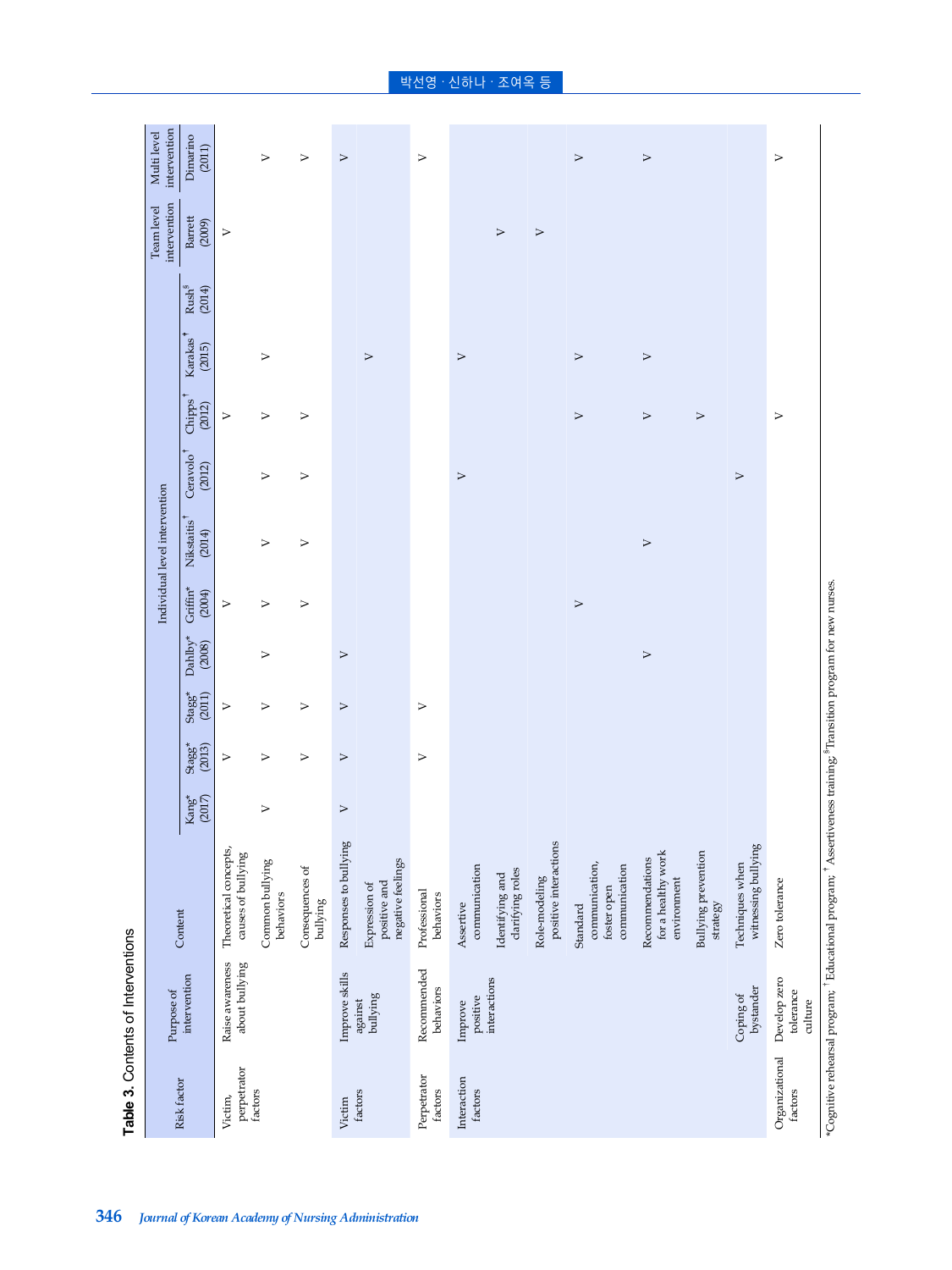연구결과를 '직장 내 괴롭힘 발생, 직장 내 괴롭힘에 대한 인식, 이직 의도와 직무 만족, 중재 프로그램 관련 기술과 지식(자기 주장, 지지 체계 접근성, 대인관계 능력)'으로 구분하여 평가하 였다.

#### **1)** 직장 내 괴롭힘 발생

중재 후 직장 내 괴롭힘 발생 변화를 보고한 문헌은 8편 [16,17,26,28-31,34]으로 다수의 연구에서 보고하고 있었다. 개 인적 중재 연구 7편 중 4편[16,28-30]에서는 중재 후 직장 내 괴 롭힘 발생 빈도와 정도가 감소하였고, 3편[17,26,34]에서는 괴 롭힘 발생의 변화가 없었다. 다수준적 중재 연구 1편[31]에서 는 중재 후 직장 내 괴롭힘이 발생하지 않았다(Table 2).

개인적 중재 7편 중 3편[26,28,34]은 인지적 시연 프로그램 을 시행한 문헌이었다. 이중 2편은 무작위 대조군 실험연구 [26]과 유사실험-전후연구[34]로 중재 후 괴롭힘 발생률이 변 화하지 않았고, 나머지 1편[28]은 중재 후 직장 내 괴롭힘이 감 소하였으나, 중재 시행 후에만 괴롭힘 발생을 확인하였고 응답 률이 66.6%(10/15명)로 낮아 프로그램의 효과를 확인하기 어 려웠다.

교육 프로그램 연구 1편[30]은 간호사 간 상호작용과 직장 내 괴롭힘에 대한 인식을 증진하기 위해 시행되었으며, 직장 내 괴롭힘을 경험한 비율이 중재 전 37%에서 중재 후 31%로 감소 하였으나 통계적으로 유의하지 않았고 대상자 수가 16명으로 적어 중재의 효과를 확인하는데 제한점이 있었다.

전환 프로그램 연구 1편[17]은 캐나다 내 각 병원 신규 간호 사를 대상으로 전환 프로그램을 받았는지에 따라 직장 내 괴롭 힘 발생의 차이를 확인한 서술적 조사연구로, 제공된 프로그램 이 각 병원마다 차이가 있었고, 프로그램 참여자와 비참여자 간 직장 내 괴롭힘 발생률이 39%로 동일하여 중재의 유효성을 확인하기 어려웠다.

전체 간호사와 중간관리자에 대한 교육과 직장 내 괴롭힘에 대한 무관용 원칙과 같은 행동 강령을 제정하고 시행한 다수준 적 중재 1편[31]은 구체적인 연구대상자 수를 보고하거나 구조 적인 설문지를 사용하지 않았고, 중재 후에 직장 내 괴롭힘이 전혀 발생하지 않았다고만 서술적으로 보고하였다.

#### **2)** 직장 내 괴롭힘 인식

직장 내 괴롭힘 인식 변화를 보고한 논문 4편[28,30,32,34]은 모두 개인적 수준의 중재였으며, 4편 모두 중재 후에 직장 내 괴 롭힘에 대한 인식이 증가하였다(Table 2). 이 중 3편[28,32,34] 은 인지적 시연 프로그램을, 나머지 1편[30]은 괴롭힘 인식을 증진시키기 위한 내용의 교육 프로그램을 제공한 연구로, 4편 연구 모두 대상자 수가 10~25명으로 적었으며, 이 중 서술적 조 사연구 1편[28]에서 응답률은 66.6%. 전후 연구 1편[32]에서 탈락률이 32.5%로 보고되어 직장 내 괴롭힘 인식 증진에 대한 중재의 효과를 일반화하는데 제한점이 있었다.

#### **3)** 이직 의도와 직무 만족

이직 의도를 보고한 논문 3편[26,29,31]의 경우, 개인적 중재 (2편)와 다수준적 중재(1편) 모두 이직 의도를 감소시켰다. 개 인적 중재를 제공한 1편[26]은 20명의 간호사에게 인지적 시연 프로그램을 제공한 무작위 대조군 실험연구로, 문헌 질 평가 결 과 4가지 영역에서는 비뚤림 가능성이 낮았고, 3가지 영역은 불명확한 것으로 평가된 연구였다. 나머지 개인적 중재 1편 [29]은 직장 내 괴롭힘의 인식을 증진시키고, 자기 주장적 의사 소통과 괴롭힘 대처에 대한 교육을 제공한 연구로, 중재 후 이 직 의도와 결석률이 낮아진 것으로 보고되었으나 응답률이 66.4%(485/730명)에 그쳐 결론을 일반화하는데 제한점이 있 었다. 다수준적 중재를 제공한 1편[31]은 병원 차원의 중재 후 한 해 동안 직장 내 괴롭힘 관련 이직이 전혀 없었다고 보고하 였으나 문헌의 질 평가 결과 비뚤림 위험이 높은 문헌이었다 (Table 2). 직무 만족을 보고한 1편[30]은 직장 내 괴롭힘에 대 한 인식과 간호사 간 상호작용 증진에 대한 내용뿐만 아니라 무 관용 원칙의 필요성에 대한 교육을 제공한 연구로, 중재는 직 무 만족에 효과가 없었다(Table 2).

## **4)** 중재 관련 기술과 지식**(**자기주장**,** 지지 체계 접근성**,** 대인관계 능력**)**

중재 프로그램 관련 기술과 지식을 보고한 문헌 6편 중 개인 적 중재는 5편, 팀 수준 중재는 1편이었다. 각 중재 프로그램의 목적에 따라 대인관계 점수 및 집단 응집력[26,33], 지지 체계 접근성과 전환(transition) 점수[17], 괴롭힘 대처 지식[32], 자 기 주장 점수[16]가 중재 후에 증가한 것으로 보고되어 중재 프 로그램은 관련 지식 및 기술을 향상시키는데 효과가 있는 것으 로 나타났다(Table 2).

## **논 의**

본 연구는 간호사 간 직장 내 괴롭힘에 대한 중재의 특성과 내용을 분석하고, 유효성을 평가하고자 수행되었다. 간호사 간 직장 내 괴롭힘의 중재 평가에 선택된 연구는 12편으로, 간호 사의 직장 내 괴롭힘 발생률과 변인에 대한 체계적 문헌고찰에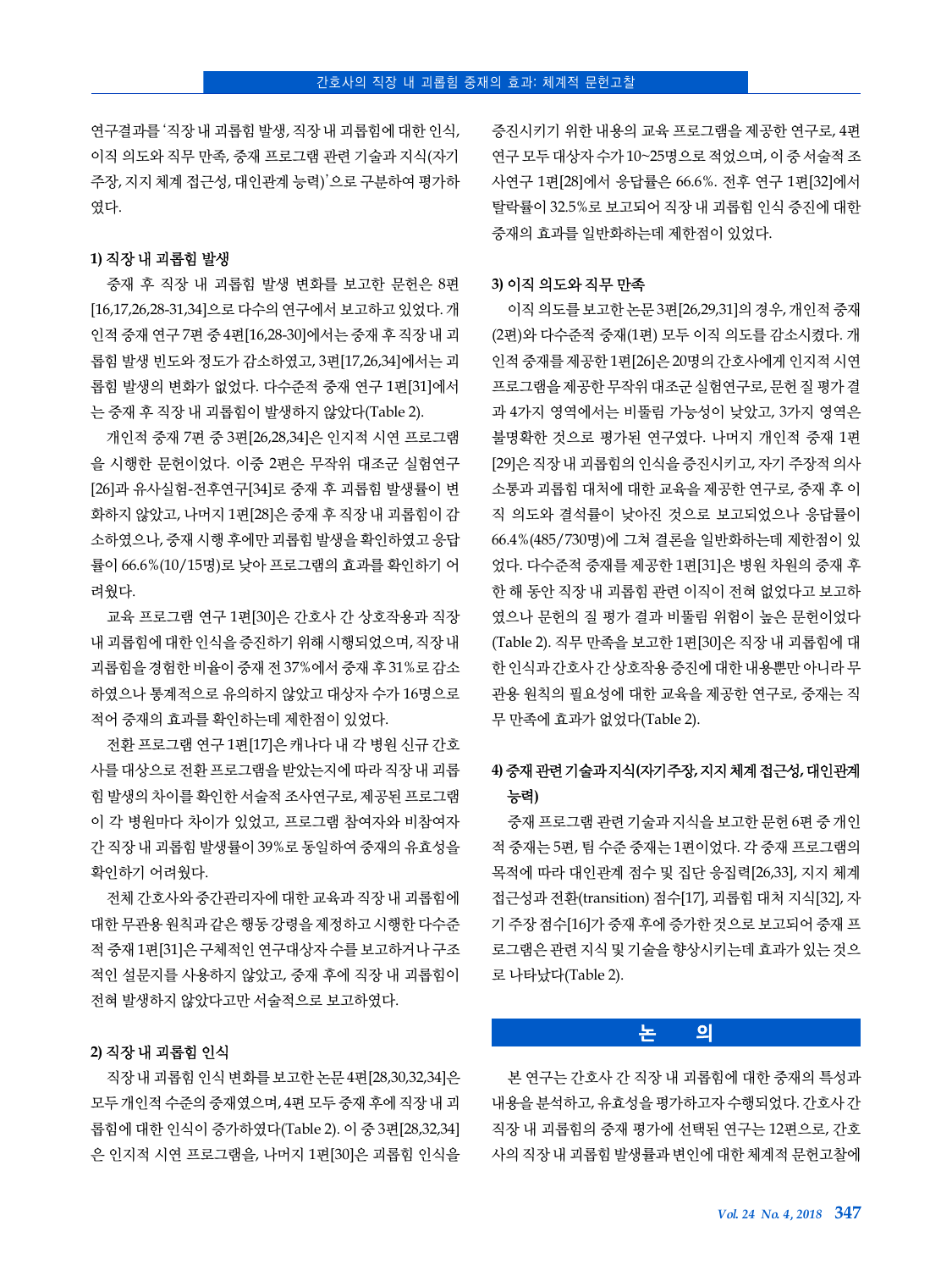서 선택된 연구가 각각 23편[14], 26편[12]이었던 점을 고려하 면, 중재 관련 연구가 부족하다는 것을 알 수 있었다. 이는 Illing 등[24]이 직장 내 괴롭힘을 해결하기 위한 연구가 부족하 다는 내용과도 일치하므로, 향후 중재 프로그램 개발이 활성화 될 필요가 있다.

선택된 문헌들에서, 연구대상자 수는 50명 미만인 경우가 66.6%로 가장 많았고, 대다수가 유사실험연구(9편)로 무작위 대조군 실험연구가 부족(1편)하였으며 서술적 조사연구가 2편 이었다. 이는 직장 내 괴롭힘 중재의 특성상 병원의 적극적인 협조 없이 대규모의 연구를 수행하기에는 한계가 있기 때문일 것이다. 그러나 중재의 유효성을 확인하고 결과를 일반화하기 위해서 향후 잘 설계된 대규모 연구를 수행 할 수 있도록 노력 해야 할 것이다.

문헌의 질 평가 결과, 신뢰도와 타당도가 입증된 설문지를 사용한 문헌은 27.3%로 적었으며, 응답률과 탈락률이 높았고, 잘 설계된 연구가 부족하였다. 따라서 전체적으로 비뚤림 위험 이 있어, 본 연구를 통해 도출된 유효성 결과를 일반화시키는데 제한점이 있었다. 향후 중재 개발 연구에서는 신뢰도와 타당도 가 검증된 도구를 사용하는 노력이 필요하며, 비뚤림의 위험을 고려하여 잘 설계된 연구를 수행 할 수 있도록 노력해야 할 것 이다.

선정된 문헌들의 연구대상자는 신입 간호사와 병원 간호사 인 경우가 83.3%로 가장 많았으며, 간호 관리자 대상의 리더십 향상 프로그램은 1편[30]에서 시행되었다. 간호 관리자는 조직 적 차원의 직장 내 괴롭힘 예방 정책을 시행할 수 있고, 간호사 들에게는 역할모델이 되며, 건전한 조직문화를 형성하는 데 중 요한 역할을 하므로 관리자 대상의 리더십 향상 프로그램에 관 심을 가질 필요가 있다[14,30]. 또한 직장 내 괴롭힘에 대한 병 원 문화를 변화시키기 위해서는 조직 구성원의 참여가 필수적 이므로[15], 신입 간호사부터 관리자까지 다양한 인력을 포함 할 수 있는 접근의 중재 프로그램 개발이 필요하다.

선정된 연구들의 특성을 보면, 간호사 대상의 직장 내 괴롭 힘 중재가 개인적 교육 형태로 주로 연구되고 있었다. 여러 연 구에서 직장 내 괴롭힘을 감소시키기 위하여 조직적 접근의 중 요성이 강조되고 있음에도[12,14,35] 개인적 중재가 주로 시행 되는 것은 현실적으로 조직적 중재를 시행하는 것이 어렵기 때 문인 것으로 사료된다. 향후 조직적 중재 개발에 있어 장애 요 인에 대한 심층적인 분석이 필요하며, 조직적 중재를 확대하기 위한 노력이 필요하겠다.

본 연구에서 확인된 중재 프로그램들은 1~2.5시간 동안 일 회성으로 제공된 경우가 66.6%로 가장 많았다. 직장 내 괴롭힘

은 여러 요인이 작용하는 현상이고, 괴롭힘의 발생과 유지에는 조직 문화가 큰 영향을 미치므로[12,35], 조직 문화를 변화시키 기 위해서는 지속적인 중재 제공이 필요하다고 사료된다. 또한 3교대를 하는 간호사의 업무특성상 장시간의 집합 교육은 간 호사에게 부담이 될 수 있으므로[26], 피교육자 입장에서 다양 한 중재방법을 개발하여 적용하는 것이 필요하겠다.

중재 프로그램의 내용을 분석한 결과, 중재는 괴롭힘에 대한 인식과 간호사 간 상호작용을 증진하기 하는 방향으로 주로 제 공되고 있었으며, 피해자와 목격자의 괴롭힘에 대한 대처 교육 과 조직 내 무관용 원칙을 제정한 중재는 상대적으로 적었다. 다수의 연구[4,7,10,24,30]는 직장 내 괴롭힘을 해결하기 위하 여 간호사를 대상의 괴롭힘 행동, 대처방법뿐만 아니라, 목격 자와 간호 관리자에 대한 프로그램이 필요하고, 조직적 차원에 서 괴롭힘 발생 요인을 규명하고 긍정적인 조직문화를 만드는 노력이 필요하다고 제시하였다. 따라서 직장 내 괴롭힘 발생에 관여하는 여러 요인을 고려하여 피해자와 가해자 요인에 대한 중재뿐만 아니라 목격자와 간호 관리자, 나아가 조직전체의 직 장 내 괴롭힘에 대한 인식과 대처를 증진할 수 있는 중재를 개 발할 필요가 있겠다.

본 연구에서는, 개인적 중재의 경우 직장 내 괴롭힘 관련 인 식뿐만 아니라 대처기술과 지식을 향상시키는데 유효성이 있 을 가능성이 제시되었으나, 괴롭힘 발생 감소에 대해 효과가 있 는지는 확인 할 수 없었다. 이는 전체적으로 연구의 비뚤림 위 험이 높아 잘 설계된 연구가 없고, 직장 내 괴롭힘은 여러 요인 이 작용하는 현상으로[3,14], 개인적 요인보다 조직적 요인이 크게 작용함에도 불구하고[9,14], 개인적 수준의 중재가 주로 제공되었기 때문인 것으로 사료된다. 향후 간호사의 직장 내 괴 롭힘을 감소시키기 위해 개인뿐만 아니라, 간호 단위와 기관 수 준을 아우르는 다수준(multi-level)적 중재 개발이 필요하며 [24,36], 연구의 비뚤림 위험을 감소시키도록 잘 설계된 연구를 수행하여야 하겠다.

본 연구의 의의는 첫째, 직장 내 괴롭힘에는 조직적 요인이 크게 작용하지만 현재까지 대부분의 중재연구가 개인적 요인 에 초점을 두고 이루어짐에 따라 원인에 따른 중재 개발이 이루 어지고 있지 못하다는 것을 확인하였으며, 둘째, 개인적 중재 프로그램이 간호사의 직장 내 괴롭힘에 대한 인식과 지식 향상 에 효과가 있을 수 있으나 괴롭힘 발생 감소에 대한 근거가 불 확실하다는 것을 확인하였고, 셋째, 직장 내 괴롭힘을 해결하 기 위한 연구가 부족하고 현재까지 개발된 중재의 경우 잘 설계 된 연구가 부족하다는 것을 확인하였다는 것이다. 이에 향후 조 직적 중재 및 다수준적 중재 연구가 필요하며, 간호 관리자를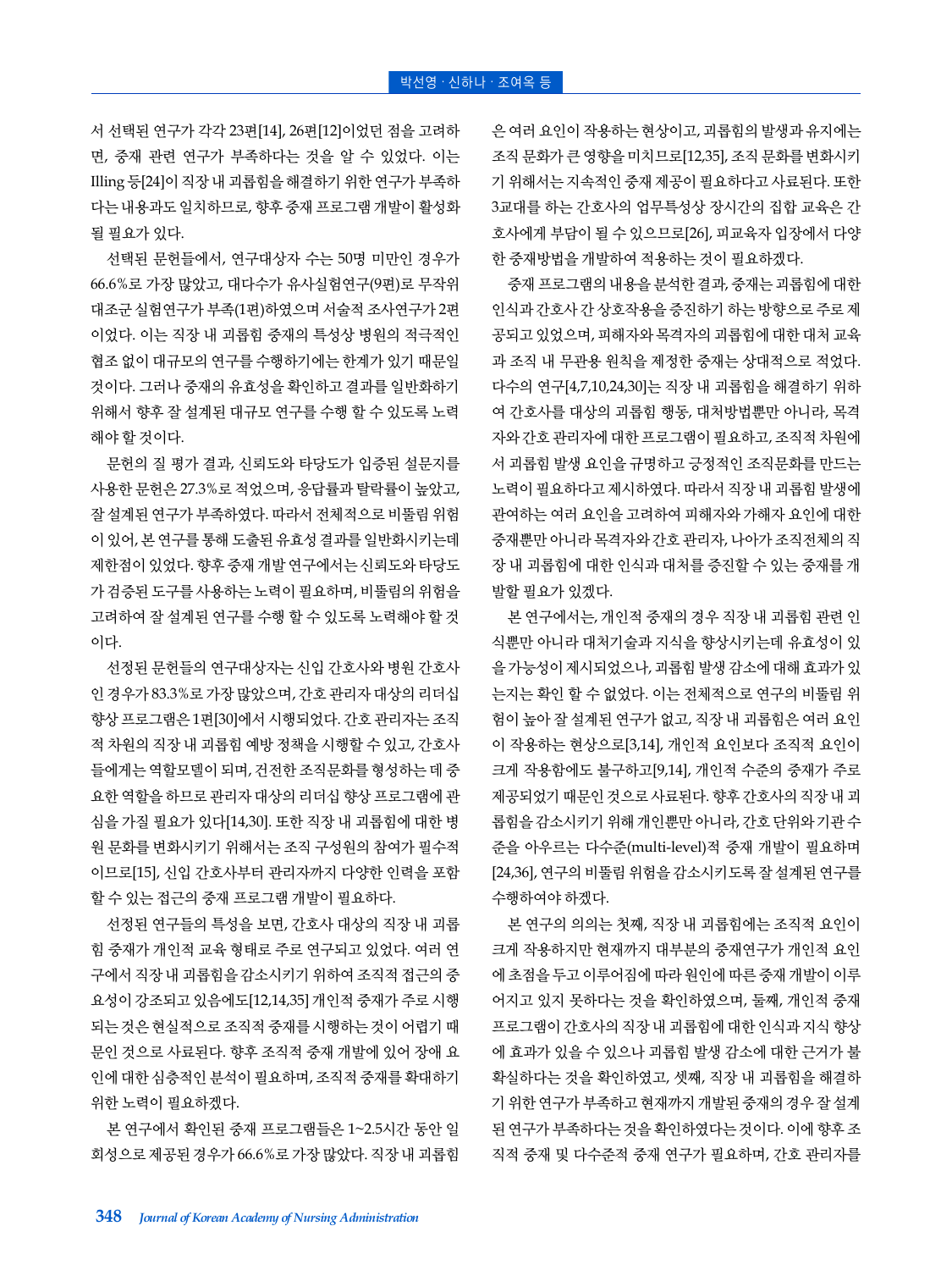포함한 다양한 인력을 포함할 수 있는 중재 개발과 잘 설계된 대규모의 연구가 필요하다는 방향성을 제시하였다.

본 연구의 제한점은 다음과 같다. 첫째, 선택된 문헌의 수와 연구대상자 수가 충분하지 않고, 각 연구 별로 연구설계와 문헌 의 질 평가에서 비뚤림 위험이 확인되어, 중재의 효과성을 일 반화하기에는 제한점이 있다. 둘째, 본 연구에서는 한국어와 영어로 작성된 문헌만을 선택적으로 선정하였고, 검색어가 다 양하지 못하여 분석에 포함되지 못한 연구들이 있을 수 있다는 점이다.

## **결 론**

본 연구는 간호사 간 직장 내 괴롭힘의 중재의 특성과 내용 을 분석하고 유효성을 평가하기 위하여 체계적 문헌고찰 방법 으로 문헌을 선택하고, 중재의 접근 수준을 요인에 따라 구분하 여 분석하였다. 선택된 문헌 12편 중 10편(83.3%)은 개인적 수 준의 중재로, 상호작용적, 조직적 요인에 대한 프로그램과 여 러 수준을 함께 중재하는 다수준적 중재의 개발이 부족하였다. 개인적 중재는 간호사의 직장 내 괴롭힘에 대한 인식과 지식 향 상에는 효과가 있었으나 괴롭힘 발생 감소에 대한 근거는 불확 실하였으며, 선택된 문헌들에서 비뚤림 위험이 높아 결과를 일 반화하기에는 제한점이 있었다. 이에 다음과 같이 제언한다. 간호사 간 직장 내 괴롭힘과 관련하여 조직적, 다수준적 접근 프로그램과 간호 관리자를 포함한 다양한 인력을 포함할 수 있 는 중재 개발이 필요하며, 향후 잘 설계된 대규모의 반복 실험 연구가 필요하다.

# **REFERENCES**

1. Coursey JH, Rodriguez RE, Dieckmann LS, Austin PN. Successful implementation of policies addressing lateral violence. AORN Journal. 2013;97(1):101-109.

https://doi.org/10.1016/j.aorn.2012.09.010

- 2. Einarsen Sl, Hoel H, Zapf D, Cooper CL. The concept of bullying at work: The European tradition. In: Einarsen S, editor. Bullying and emotional abuse in the workplace International Perspectives in Research and Practice. New York: Taylor & Francis; 2003. p. 3-30.
- 3. Dieter Z. Organisational, work group related and personal causes of mobbing/bullying at work. International Journal of Manpower. 1999;20(1/2):70-85.

https://doi.org/doi:10.1108/01437729910268669

4. Einarsen S. Harassment and bullying at work: A review of the

Scandinavian approach. Aggression and Violent Behavior. 2000; 5(4):379-401. [https://doi.org/10.1016/S1359-1789\(98\)00043-3](https://doi.org/10.1016/S1359-1789(98)00043-3)

5. Lee YJ, Lee MH, Bernstein K. Effect of workplace bullying and job stress on turnover intention in hospital nurses. Journal of Korean Academy of Psychiatric and Mental Health Nursing. 2013;22(2):77-87.

https://doi.org/10.12934/jkpmhn.2013.22.2.77

- 6. Hutchinson M, Vickers M, Jackson D, Wilkes L. Workplace bullying in nursing: Towards a more critical organisational perspective. Nursing Inquiry. 2006;13(2):118-126.
- 7. Johnston M, Phanhtharath P, Jackson BS. The bullying aspect of workplace violence in nursing. JONA'S Healthcare Law, Ethics and Regulation. 2010;12(2):36-42.
- 8. Gu MY, Cheon JY, Seo YT, Jung SK. Prevention of workplace bullying among women workers. Survey analysis and policy suggestions. Seoul: Korean Women's Development Institute. 2015. Report No.: 2015-28.
- 9. Hutchinson M, Wilkes L, Jackson D, Vickers MH. Integrating individual, work group and organizational factors: Testing a multidimensional model of bullying in the nursing workplace. Journal of Nursing Management. 2010;18(2):173-181. https://doi.org/10.1111/j.1365-2834.2009.01035.x
- 10. Johnson SL. International perspectives on workplace bullying among nurses: A review. International Nursing Review. 2009; 56(1):34-40. https://doi.org/10.1111/j.1466-7657.2008.00679.x
- 11. Quine L. Workplace bullying in nurses. Journal of Health Psychology. 2001;6(1):73-84. https://doi.org/10.1177/135910530100600106
- 12. Kang JY, Lee MJ. Pooled prevalence of workplace bullying in nursing: Systematic review and meta-analysis. Journal of Korean Critical Care Nursing. 2016;9(1):51-65.
- 13. Griffin M. Teaching cognitive rehearsal as a shield for lateral violence: An intervention for newly licensed nurses. Journal of Continuing Education in Nursing. 2004;35(6):257-263. https://doi.org/10.3928/0022-0124-20041101-07
- 14. Kang JY, Lee MJ. The related factors to workplace bullying in nursing: A systematic review and meta-analysis. Korean Journal of Adult Nursing. 2016;28(4):399-414.
- 15. Parker KM, Harrington A, Smith CM, Sellers KF, Millenbach L. Creating a nurse-led culture to minimize horizontal violence in the acute care setting: A multi-interventional approach. Journal for Nurses in Professional Development. 2016;32(2):56-63.
- 16. Karakas SA, Okanli A. The effect of assertiveness training on the mobbing that nurses experience. Workplace Health & Safety. 2015;63(10):446-451.
- 17. Rush KL, Adamack M, Gordon J, Janke R. New graduate nurse transition programs: Relationships with bullying and access to support. Contemporary Nurse: A Journal for the Australian Nursing Profession. 2014;48(2):219-228.
- 18. Stagg SJ, Sheridan D. Effectiveness of bullying and violence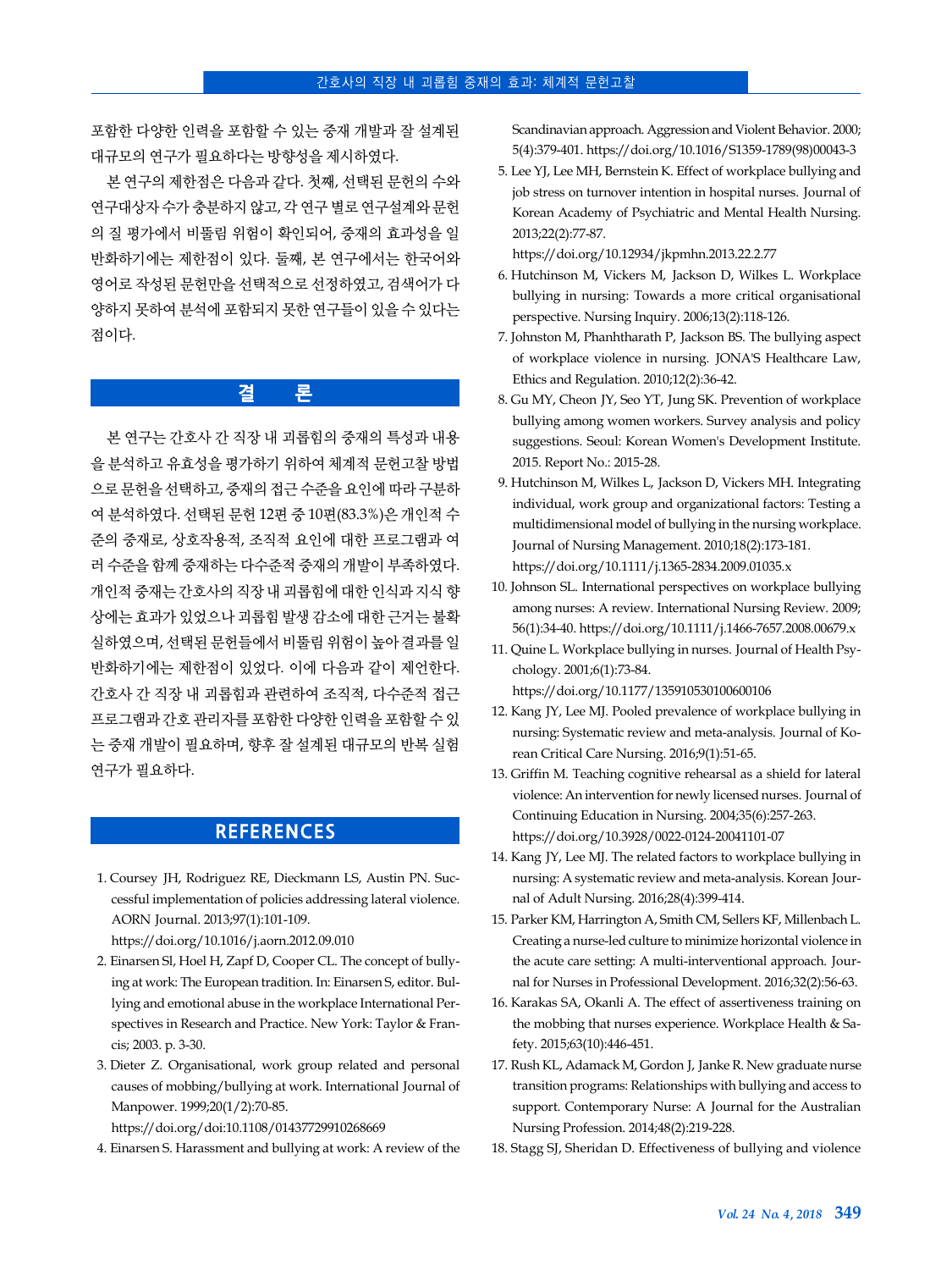prevention programs. AAOHN Journal. 2010;58(10):419-424. https://doi.org/10.3928/08910162-20100916-02

19. Moher D, Shamseer L, Clarke M, Ghersi D, Liberati A, Petticrew M, et al. Preferred reporting items for systematic review and meta-analysis protocols (PRISMA-P) 2015 statement. Systematic Reviews 2015;4(1):1-9.

https://doi.org/10.1186/2046-4053-4-1

- 20. Higgins JPT, Green S (editors). Cochrane handbook for systematic reviews of interventions version 5.1.0. [updated March 2011]. The Cochrane Collaboration; 2011. [cited May 20, 2018]. Available from: http://handbook-5-1.cochrane.org/
- 21. Bidwell S, Jensen MF. Etext on Health Technology Assessment (HTA) Information Resources. Chapter 3: Using a Search Protocol to Identify Sources of Information: The COSI Model [Internet]. Bethesda, MD: U.S. National Library of Medicine; 2003. [updated June 14, 2003; cited August 8, 2018]. Available from: [https://www.nlm.nih.gov/archive/20060905/nichsr/ehta/](https://www.nlm.nih.gov/archive/20060905/nichsr/ehta/chapter3.html#COSI) chapter3.html#COSI
- 22. Kim SY, Park JE, Seo HJ, Seo HS, Son HJ, Shin CM, et al. NECA's guidance for undertaking systematic reviews and meta-analyses for intervention. Seoul: National Evidence-based Health Care Collaborating Agency; 2011. p. 65-91.
- 23. Koh WMS. Management of work place bullying in hospital: A review of the use of cognitive rehearsal as an alternative management strategy. International Journal of Nursing Sciences. 2016;3(2):213-222. https://doi.org/10.1016/j.ijnss.2016.04.010
- 24. Illing J, Carter M, Thompson NJ, Crampton PES, Morrow GM, Howse JH, et al. Evidence synthesis on the occurrence, causes, consequences, prevention and management of bullying and harassing behaviours to inform decision-making in the NHS. Final report. London: Durham University; 2013 February. Report No.: 10/1012/01.
- 25. Salin D. Ways of explaining workplace bullying: A review of enabling, motivating and precipitating structures and processes in the work environment. Human Relations. 2003;56(10): 1213-1232. https://doi.org/10.1177/00187267035610003
- 26. Kang JY, Kim JI, Yun SY. Effects of a cognitive rehearsal program on interpersonal relationships, workplace bullying, symptom experience, and turnover intention among nurses: A randomized controlled trial. Journal of Korean Academy of Nurs-

ing. 2017;47(5):689-699.

https://doi.org/10.4040/jkan.2017.47.5.689

- 27. Nikstaitis T, Simko LC. Incivility among intensive care nurses: The effects of an educational intervention. Dimensions of Critical Care Nursing. 2014;33(5):293-301. https://doi.org/10.1097/DCC.0000000000000061
- 28. Stagg SJ, Sheridan DJ, Jones RA, Speroni KG. Workplace bullying: The effectiveness of a workplace program. Workplace Health and Safety. 2013;61(8):333-338. https://doi.org/10.1177/216507991306100803
- 29. Ceravolo DJ, Schwartz DG, Foltz-Ramos KM, Castner J. Strengthening communication to overcome lateral violence. Journal of Nursing Management. 2012;20(5):599-606.
- 30. Chipps EM, McRury M. The development of an educational intervention to address workplace bullying: A pilot study. Journal for Nurses in Staff Development. 2012;28(3):94-98. https://doi.org/10.1097/NND.0b013e31825514bb
- 31. Dimarino TJ. Eliminating lateral violence in the ambulatory setting: One center's strategies. AORN Journal. 2011;93(5):583- 588. https://doi.org/10.1016/j.aorn.2010.10.019
- 32. Stagg SJ, Sheridan D, Jones RA, Speroni KG. Evaluation of a workplace bullying cognitive rehearsal program in a hospital setting. Journal of Continuing Education in Nursing. 2011;42 (9):395-403.

https://doi.org/10.3928/00220124-20110823-22

- 33. Barrett A, Piatek C, Korber S, Padula C. Lessons learned from a lateral violence and team-building intervention. Nursing Administration Quarterly. 2009;33(4):342-351. https://doi.org/10.1097/NAQ.0b013e3181b9de0b
- 34. Dahlby MA, Herrick LM. Evaluating an educational intervention on lateral violence. Journal of Continuing Education in Nursing. 2014;45(8):344-350; quiz 351-352. https://doi.org/10.3928/00220124-20140724-15
- 35. Ramsay S, Troth A, Branch S. Work place bullying: A group processes framework. Journal of Occupational and Organizational Psychology. 2011;84(4):799-816.
- 36. Ganz FD, Levy H, Khalaila R, Arad D, Bennaroch K, Kolpak O, et al. Bullying and its prevention among intensive care nurses. Journal of Nursing Scholarship. 2015;47(6):505-511. https://doi.org/10.1111/jnu.12167